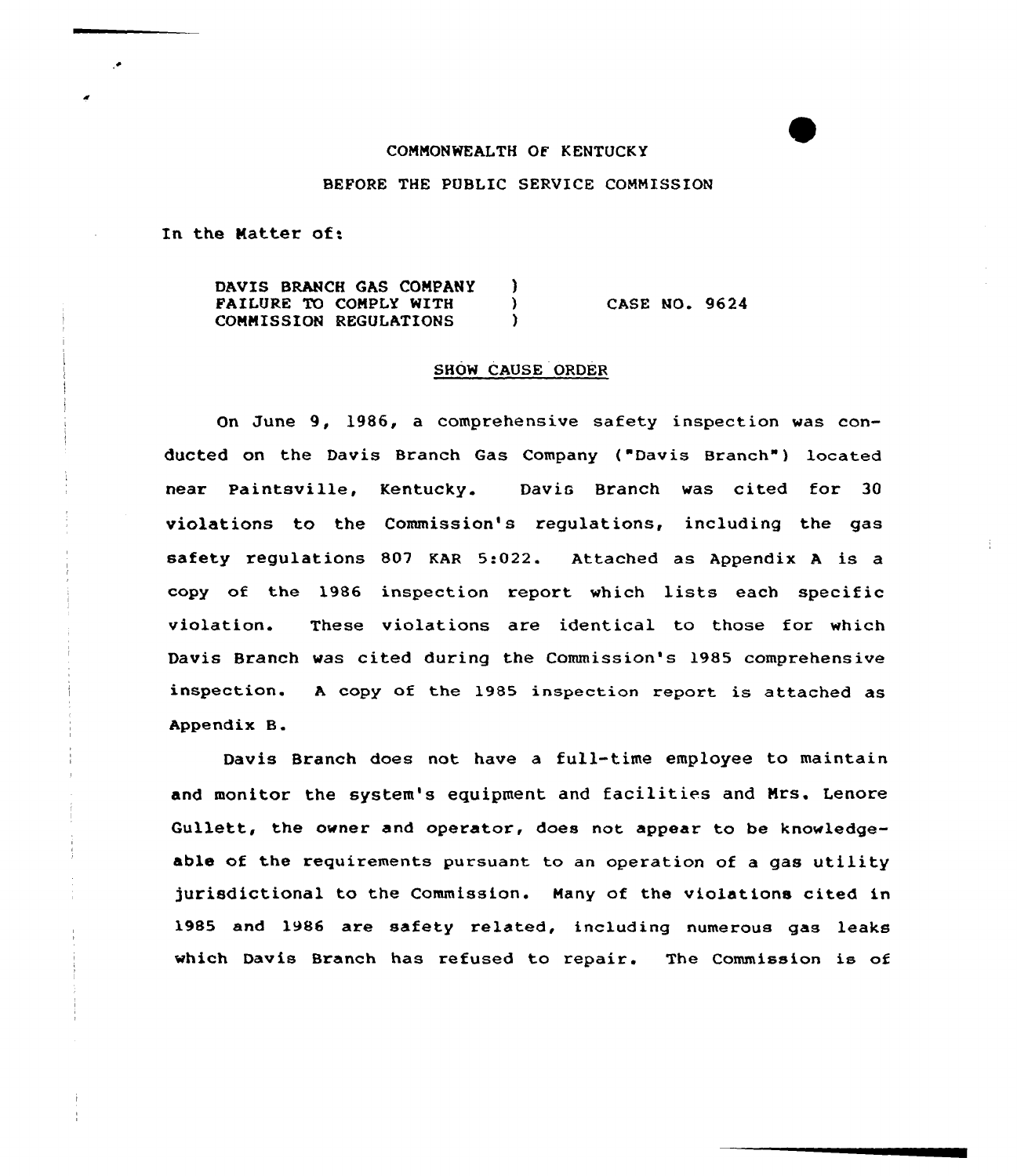the opinion that Davis Branch's current management is unwilling to perform those activities necessary to conform to the Commission's regulations for a gas utility operator.

Davis Branch also has <sup>a</sup> delinquent bill for gas purchased from its supplier, Paintsville Utilities, exceeding \$12,000. This delinquency has occurred due to Davis Branch paying its supplier approximately 81.00/Ncf moze than the customers of Davis Branch are charged pez Ncf. Paintsville has also threatened to suspend its gas deliveries to Davis Branch until the delinquent bill is resolved,

Due to the potentially dangerous situation regarding gas leaks, the failure of Davis Branch to comply with the Commission's regulations, and the potential suspension of Davis Branch's gas supply, the Commission finds it necessazy for Davis Branch to explain why it has not complied with the Commission's regulations and what Davis Branch's intentions are towards resolution of its delinquent account with Paintsville Utilities.

IT IS THEREFORE ORDERED that Davis Branch shall appear before the Commission on August 13, 1986, at 10:00 a.m., Eastern Daylight Time, in Hearing Room <sup>2</sup> of the Commission's offices at Frankfort, Kentucky, to show cause why it should not be penalized for failure to comply with the Commission's regulations, and to present evidence regarding correction of its cited violations and resolution of the delinquent bill with its gas supplier.

 $-2-$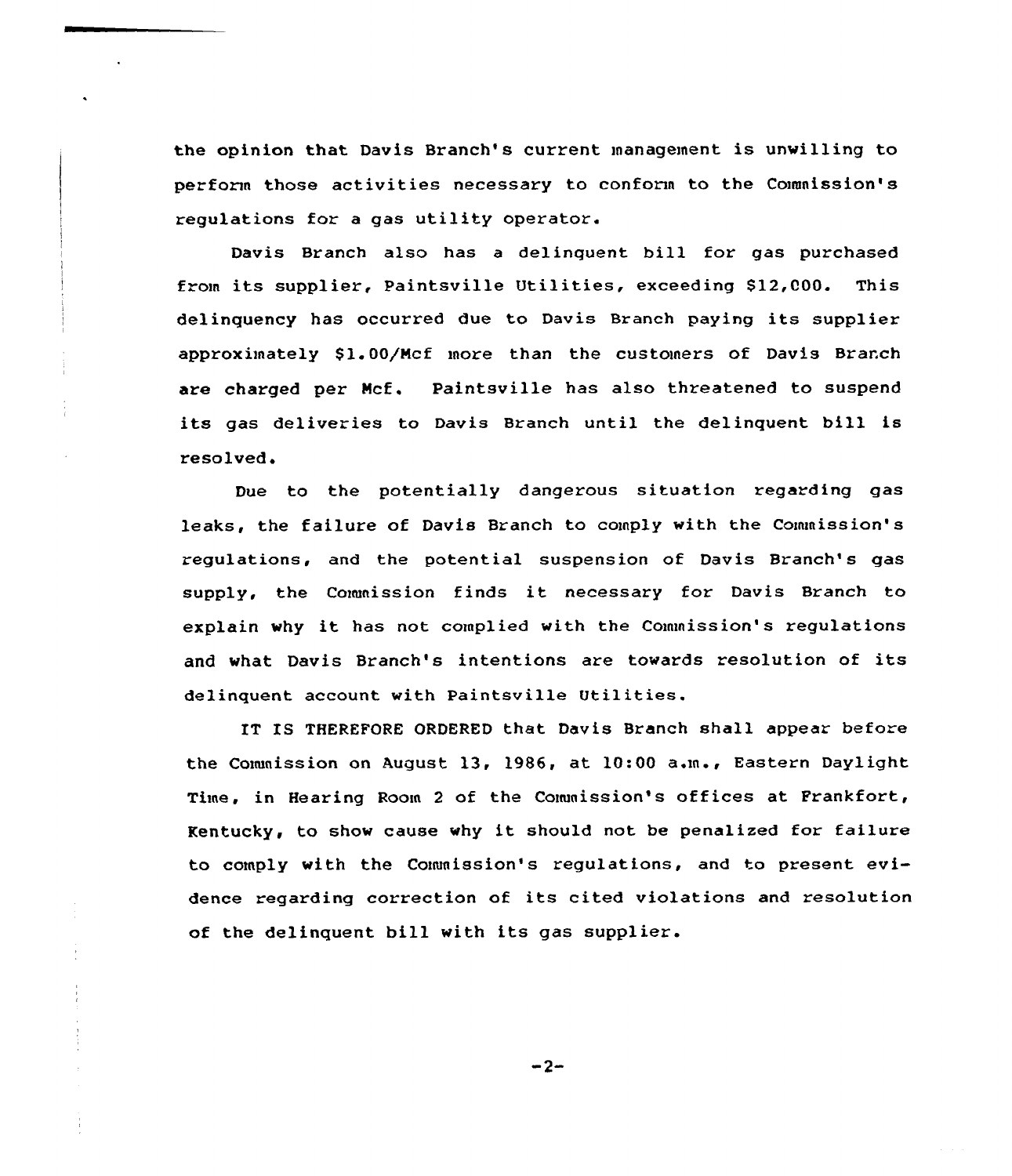Done at Frankfort, Kentucky, this 18th day of July, 1986.

PUBLIC SERVICE COMNISSION

Chairman l ce Chairman

 $\mathcal{Z}_{\text{max}}^{\text{rel}}$ 

ATTEST:

**Executive Director**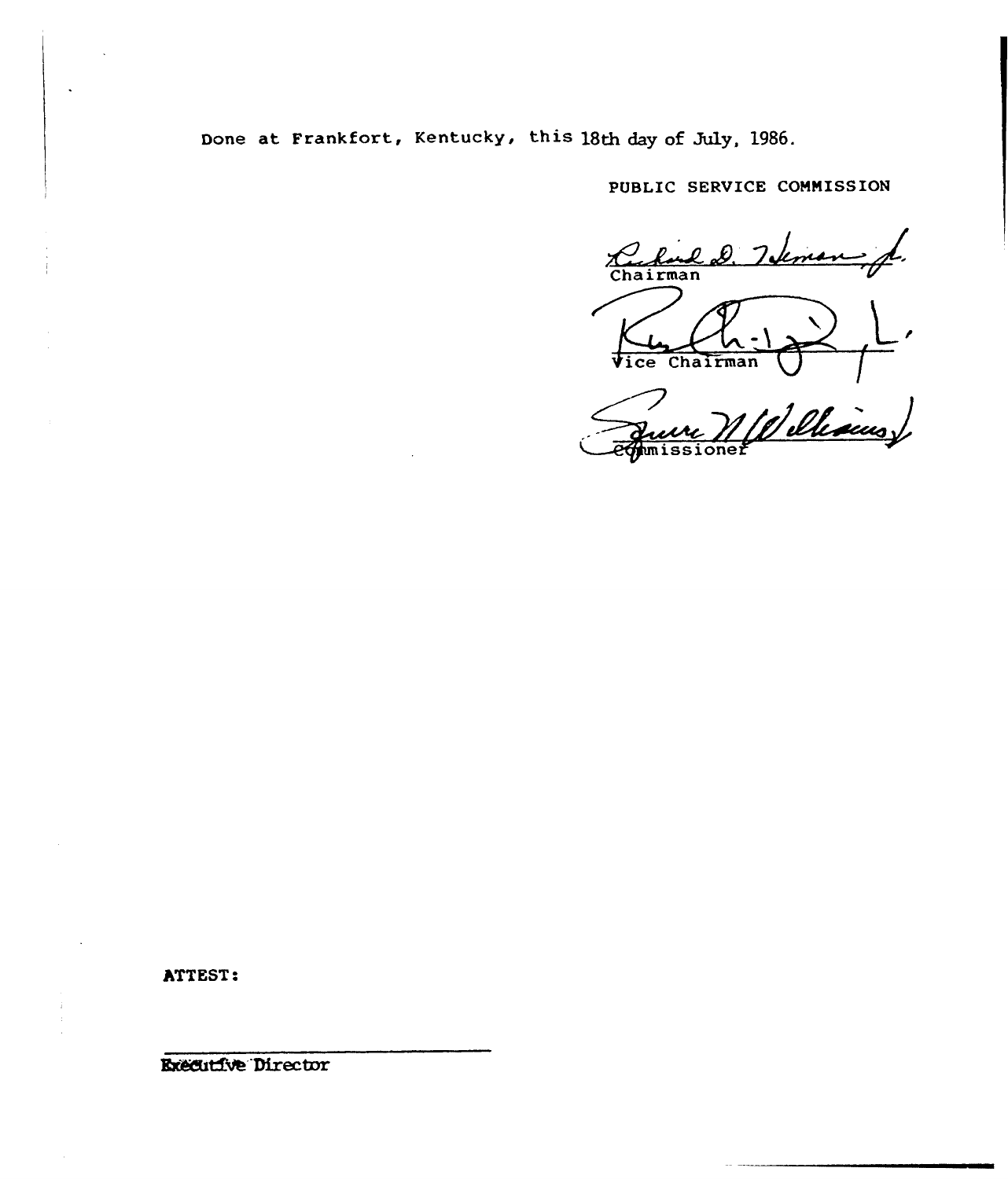#### REPORT

- TO: entity<br>Claude G. Rhorer, Jr., Director Division of Utility Engineering and Services
- THRU e E. Scott Smith, Chief Engineer Larry L. Amburgey, Investigator Supervisor 214
- FROM: Jeffrey M. Schroeder Utility Investigator

DATE: June 23, 1986

 $\overline{\mathbf{r}}$  $\sim 10$ 

> RE: Annual Comprehensive Inspection of Davis Branch Gas Company, Paintsville, Kentucky

#### BRIEF

On June 9, 1986, I inspected Davis Branch Gas Company (Davis Branch). Davis Branch is an intrastate natural gas utility serving natural gas to 49 customers near Paintsville, Kentucky.

This inspection was conducted in accordance with our goal of inspecting each natural gas utility at least annually.

#### INSPECTION

I contacted Nrs. Lehora Gullett, President, at her home on Davis Branch to discuss the August 1985 Report and her response <sup>3</sup> months later. In my 1985 Report 30 deficiencies were cited. Nrs. Gullett could not show me during this inspection that any of these have been corrected. The same 30 deficiencies will be cited in this report. Mrs. Gullett said that two leaks that were found in .1985 have been repaired. However, others are still leaking. Nrs. Gullett stated about the other leaks, "other leaks vill cost too much to fix", and "they would have to tear up <sup>a</sup> patio", and "the other leaks don't amount to much", and finally "residents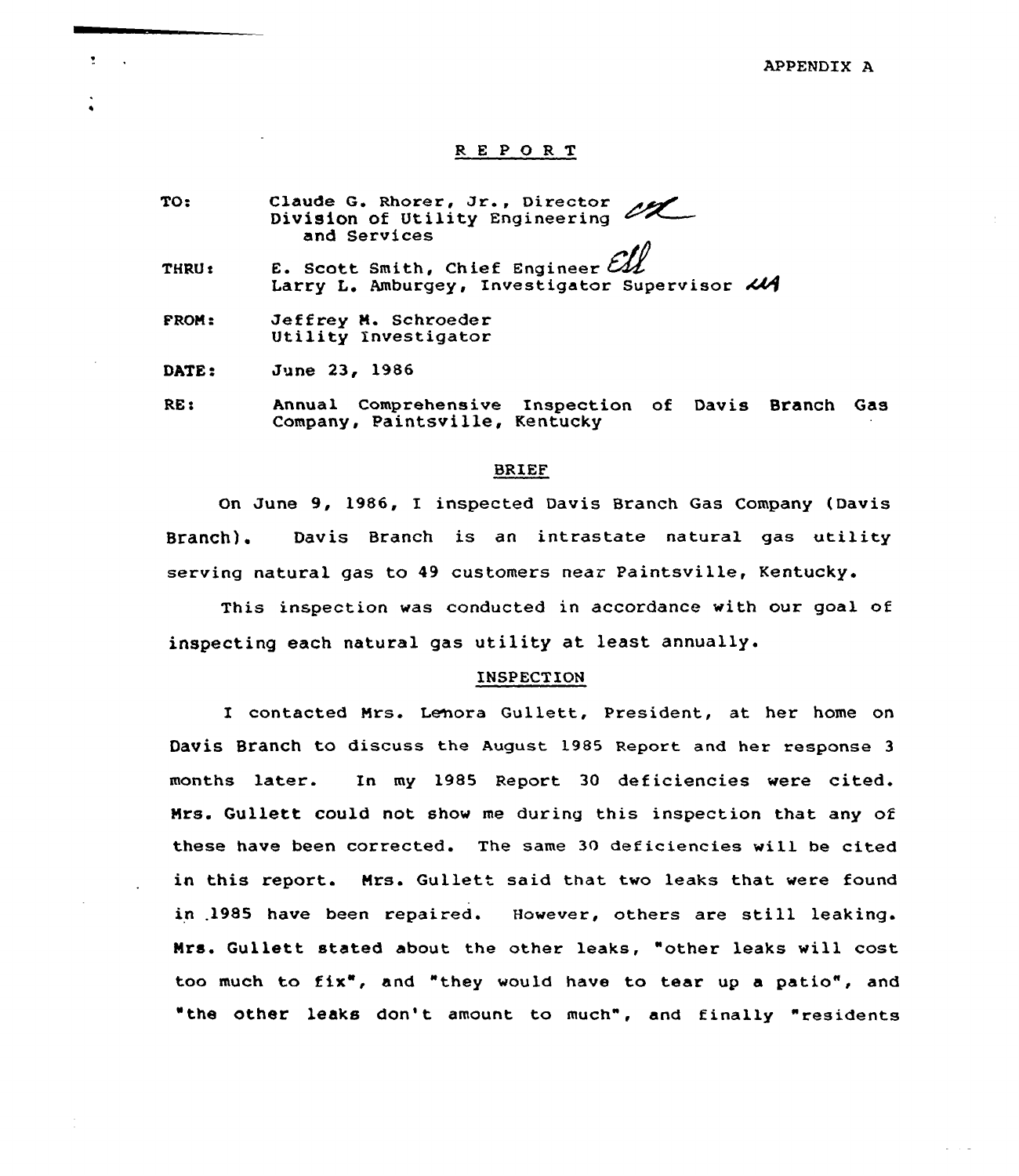REPORT — Davis Branch Gas Company Page Two June 23, 1986

not complained." I have tried to explain to her that all leaks must be repaired to protect the public, prevent damage to property and to save the company money.

Mrs. Gullett could not understand why I was inspecting her company since I was just there in August 1985. I again tried to explain that we inspect annually but not exactly 12 months apart.

Mrs. Gullett is unaware of all the responsibilities and duties of operating a utility. She apparently does not know the regulations and has made no effort to comply with past reports.

After discussing all past deficiencies Nrs. Gullett stated that Dr. Hall, who owns the system, was going to give it to the city (Paintsville Utilities), by the beginning of July. I asked if I could talk to Dr. Hall about this and she said that I shouldn'. Then I wanted to talk to Paintsville Utilities and again she said that I shouldn't. I then told her I would be back during the first week of July for <sup>a</sup> reinspection.

Mrs. Gullett says that a complete leak survey was performed. However, she could not find any records or could not remember who did it.

After leaving Mrs. Gullett, I travelled along Davis Branch and found exposed plastic and unapproved fittings as I found in 1985. There was no anyone available to travel with me through the system.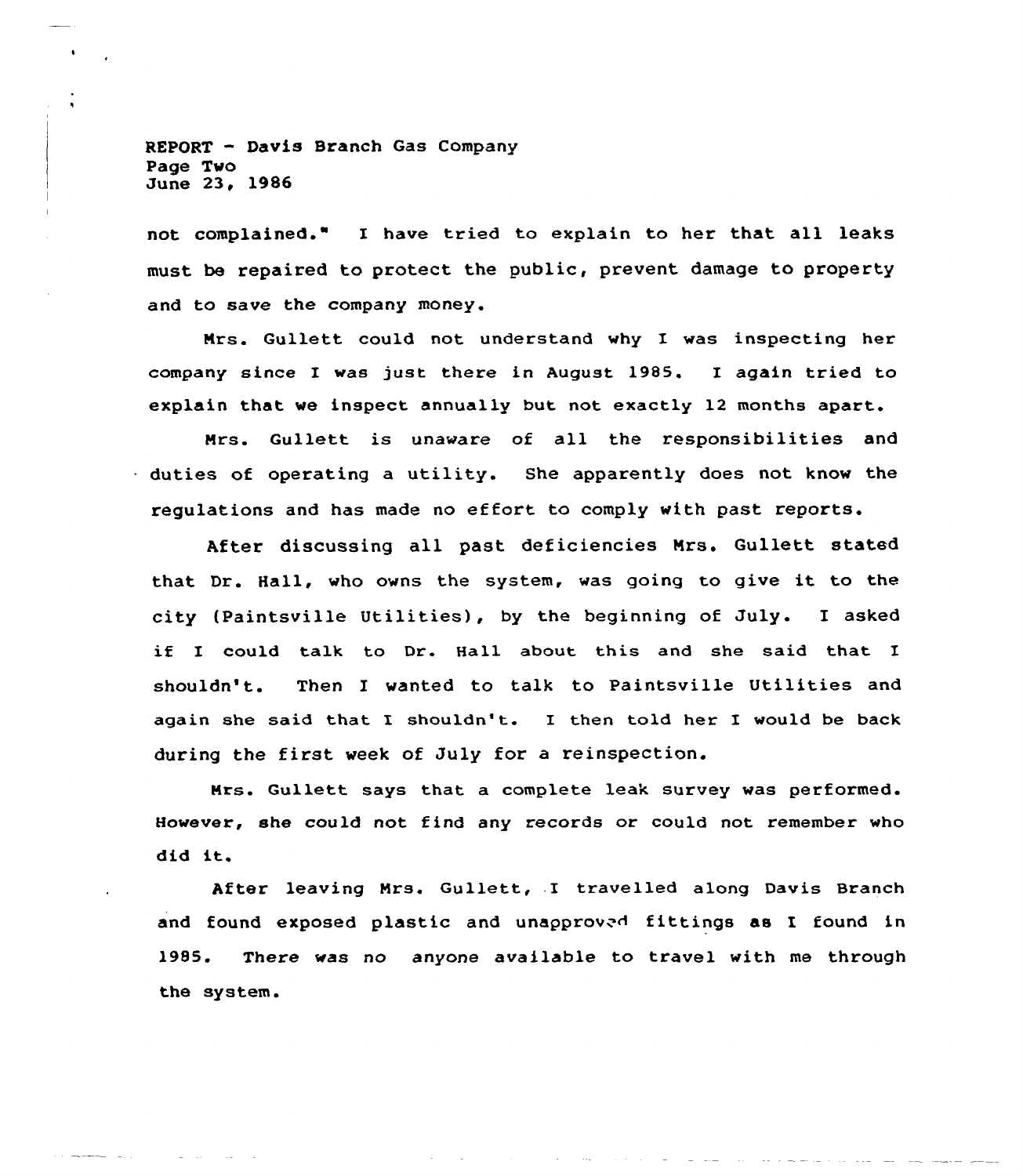REPORT - Davis Branch Gas Company Page Three June 23, 1986

# F!ND!NGS

After a review of my notes the following deficiencies or violations were found at Davis Branch.

- Emergency Plan is outdated and contains material  $\mathbf{1}$ . not applicable to Davis Branch. [807 KAR 5:022, Section 13(9)]
- $2.$ Operation and Naintenance Plan contains material not applicable to Davis Branch. [807 KAR 5:022, Section 13(3)]
- $3.$ Operation and Maintenance Plan is not being followed. [807 KAR 5:022, Section l(7)]
- $4.$ Odorant check is not performed weekly and recorded as required. [807 KAR 5:022, Section 13(17)]
- $5.$ Annual Leak Report (DOT Form) has not been submitted for 1984 and 1985. [807 KAR 5:027]
- 6. The Annual Report of Meters, Customers and Refunds for 1984 and 1985 on our PSC Form has not been filed.  $[807 \text{ KAR } 5:022$ , Section  $3(2)$ ]
- 7. No procedures for continuing surveillance of the system. [807 KAR 5:022, Section 13(7)]
- 8. No records for patrolling of gas facilities. [807 KAR 5:022, Section 14(12)]
- 9. No records of maintenance of regulators and relief valves. [807 KAR 5:022, Section 14(21)]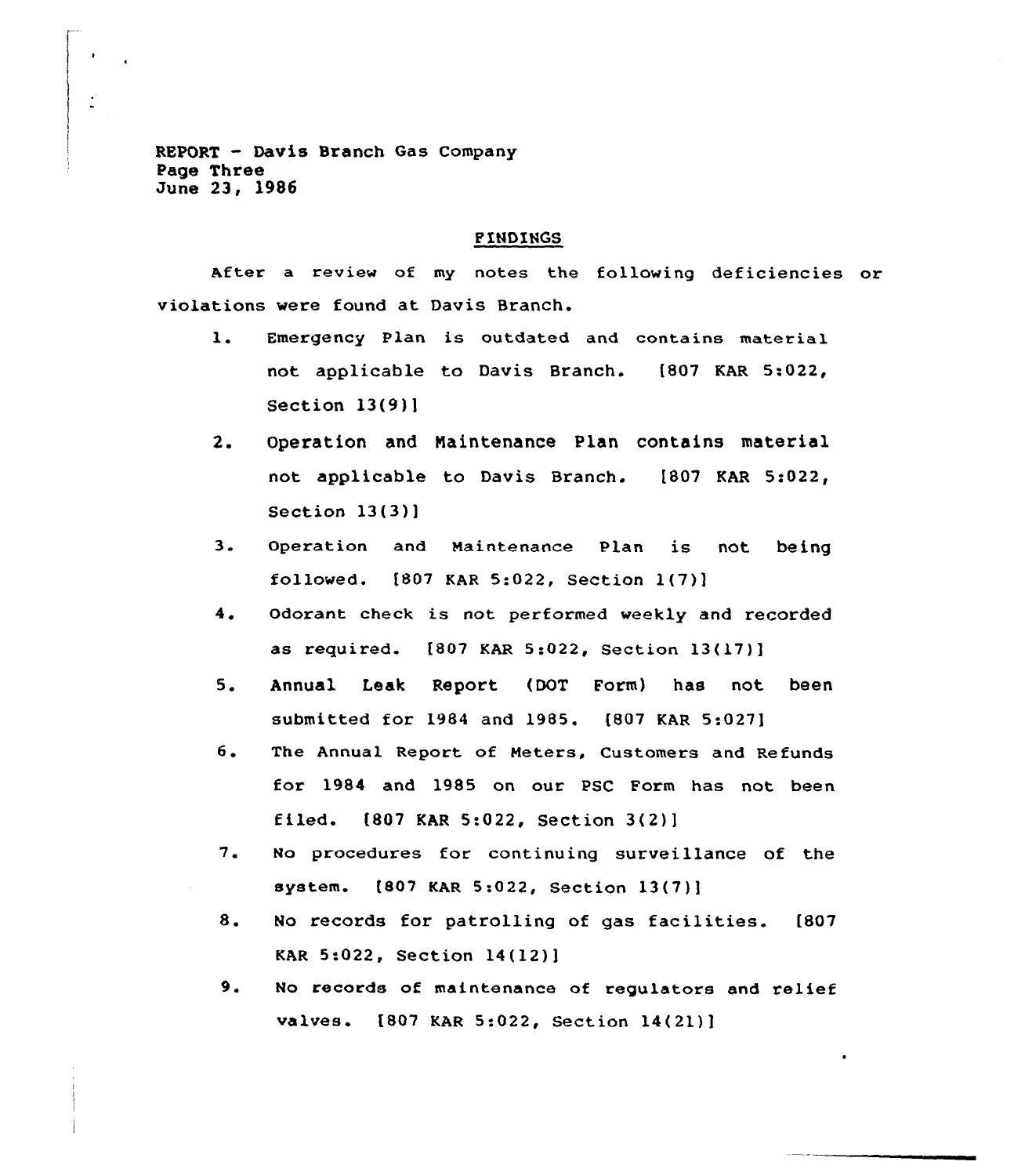REPORT — Davis Branch Gas Company Page Four June 23, 1986

 $\frac{1}{2}$ 

- 10. No records of main line valves. [807 KAR 5:022, Section 14(25)]
- $11.$ Heter records are not kept. These shall include, type, size, manufacturer, location, previous location, test results . . .  $[807 \quad KAR \quad 5:022$ , Section 15(2)]
- 12. Davis Branch is behind on its 10 year meter changeout program.  $[807 \text{ KAR } 5:022$ , Section 8(5)]
- 13. Davis Branch does not have <sup>a</sup> customer refund policy. [807 KAR 5:022, Section 9]
- 14. No corrosion control records. [807 KAR 5:022, Section 10(1)]
- 15 No system-wide map drawn to scale is available. [807 KAR 5:006, Section 17]
- 16. Davis Branch has no record of a leak survey. [807 KAR 5:022, Section 14(13)]
- l7. No qualified written welding procedures. [807 KAR  $5:022$ , Section  $5(2)(a)$ ]
- 18. No qualified written procedures for joining plastic.  $[807$  KAR 5:022, Section  $6(2)(b)$ ]
- 19. No person qualified to join plastic pipe. [807 KAR 5:022, Section 6(8)]
- 20. No person qualified to inspect plastic pipe joints. t807 KAR 5:022, Section 6(9)]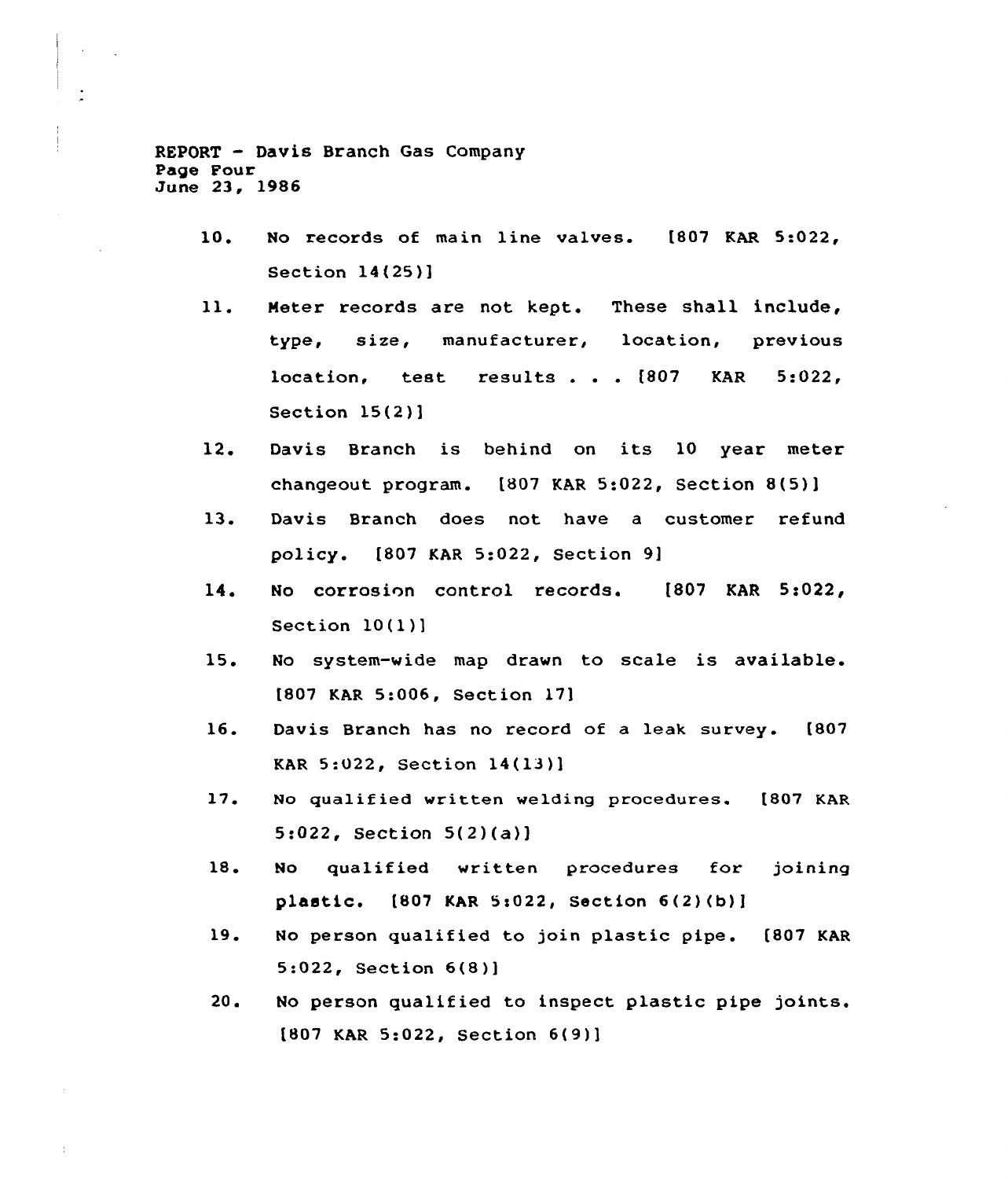REPORT — Davis Branch Gas Company Page Five June 23, 1986

 $\mathcal{L}_{\mathcal{A}}$  $\frac{1}{3}$  $\frac{1}{4}$ Ĵ.

- 21. Cathodic protection is not perform by qualified pexson. [807 KAR 5:022, Section 10(3}]
- $22.$ Atmospheric corrosion exists at meter sets. [807 KAR 5:022, Section 10(16)]
- 23. Davis Branch does not have proper equipment to perform every day duties on a natural gas utility.
- 24 Several areas were found where plastic pipe is above ground. [807 KAR 5:022, Section 7(12)]
- $25.$ Unacceptable hose clamps are used. [807 KAR 5:022, Section 6(6)]
- $26.$ Gas employees have not been properly trained. [807 KAR 5:022, Section 13(9)(b)(2)]
- 27. <sup>A</sup> continuing education program has not been established. [807 KAR 5:022, Section 13(9)(c)]
- 28. Davis Branch does not have a Damage Prevention Program. [807 KAR 5:022, Section 13(8)]
- $29.$ Davis Branch does not have a recording gauge to record the pressure on the system. [807 KAR 5:022, Section 14(22)]
- 30 <sup>~</sup> Davis Branch needs to install a relief valve at the meter station. [807 KAR 5:022, Section 14(23)]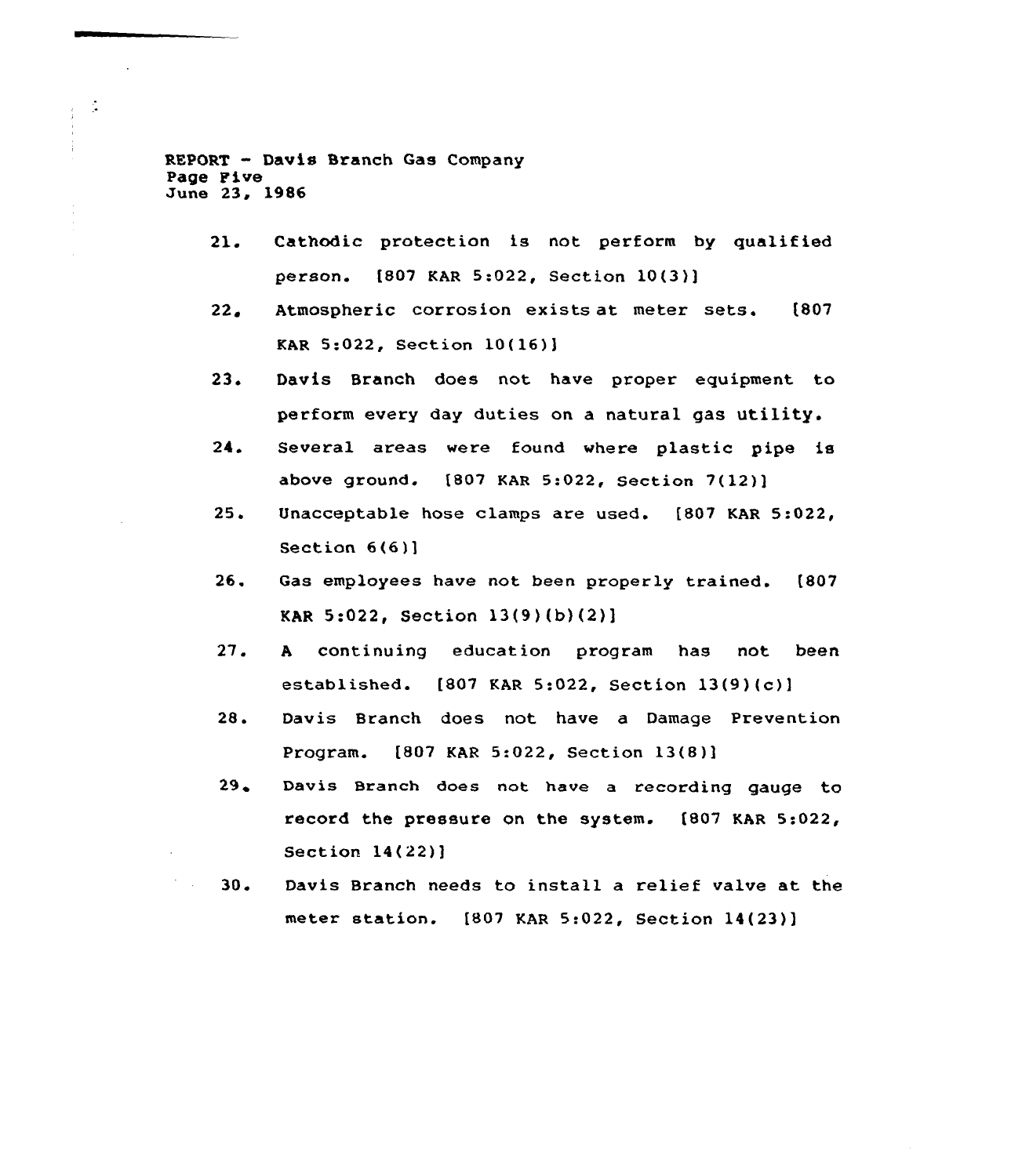REPORT — Davis Branch Gas Company Page Sir June 23, 1986

#### **RECOMMENDATIONS**

As stated in the inspection portion of this report, the City of Paintsville is considering taking over the gas services of Davis Branch. Until any such actions occur Davis Branch remains a utility under the jurisdiction of the Public Service Commission. Therefore, it is recommended that Davis Branch be ordered to appear before the Commission to show cause why it need not comply with Commission regulations and to show cause why it should not be penalized.

Respectfully submitted,

ffrey M. Schroeder Utility Znvestigator

JMS/lr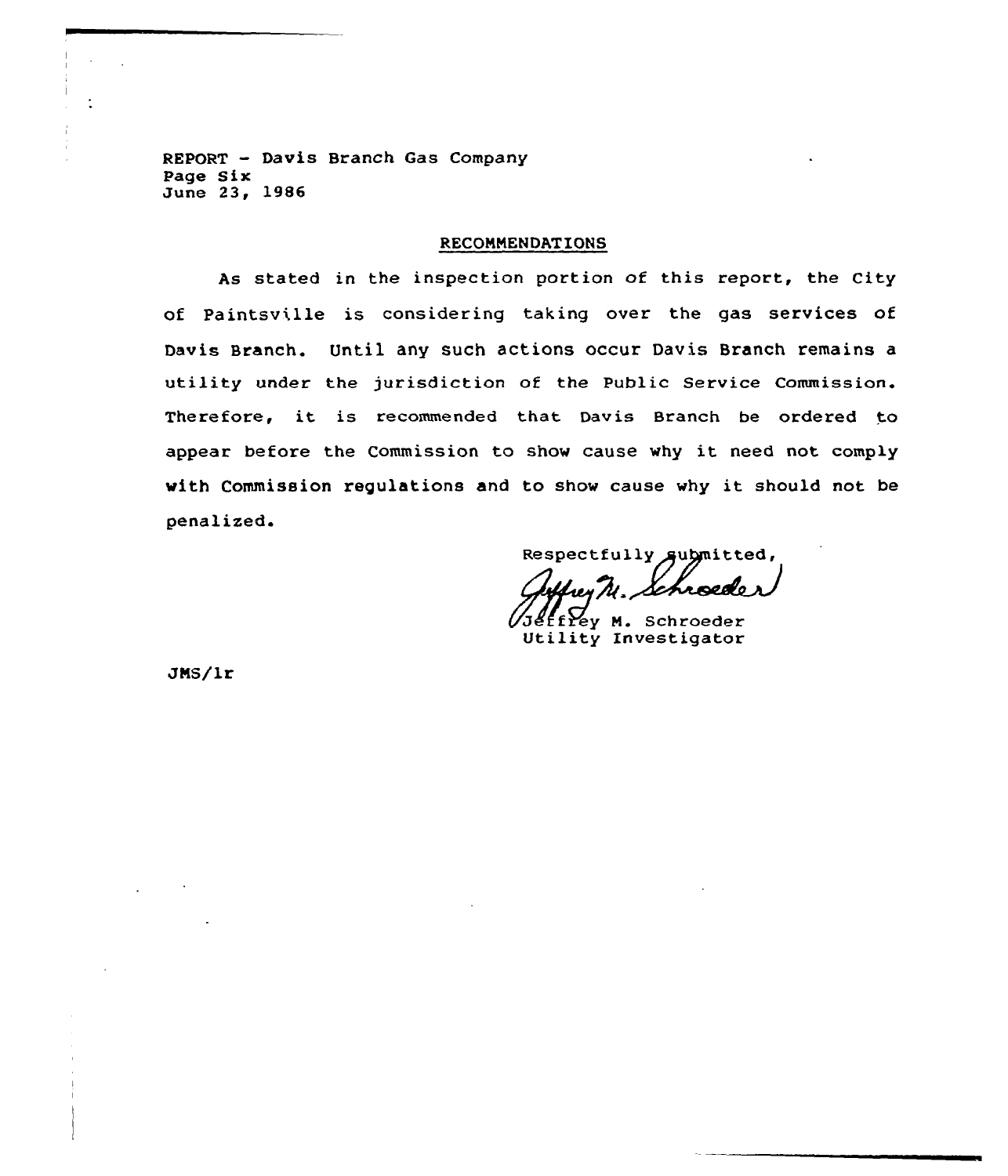

COMMONWEAI.TH Of KENTUCKY PUBLIC SERVICE COMMISSION **730 SCHENKEL LANE** POST OFFICE BOX 615

FRAhKFORT, KY. 40602 (502) 564.3940

September 26, 1985

Nrs. Lenore Gullett, President Davis Branch Gas Company<br>Route 87, Box 1210 Paintsville, Kentucky 41240

Dear Nrs. Gullett:

Enclosed you will find a copy of the recent Comprehensive Inspection as performed by our staff. Please respond to the<br>cited deficiencies by October 25, 1985. Your response should<br>include a schedule of when these deficiencies will be<br>corrected. If you have questions concerning thi

Sincerely,

Harl G. Khorn

Claude G. Rhorer, Jr., Director Division of Utility Engineering and Services

 $\sim 10$ 

CQR/JNS/lr

Enclosure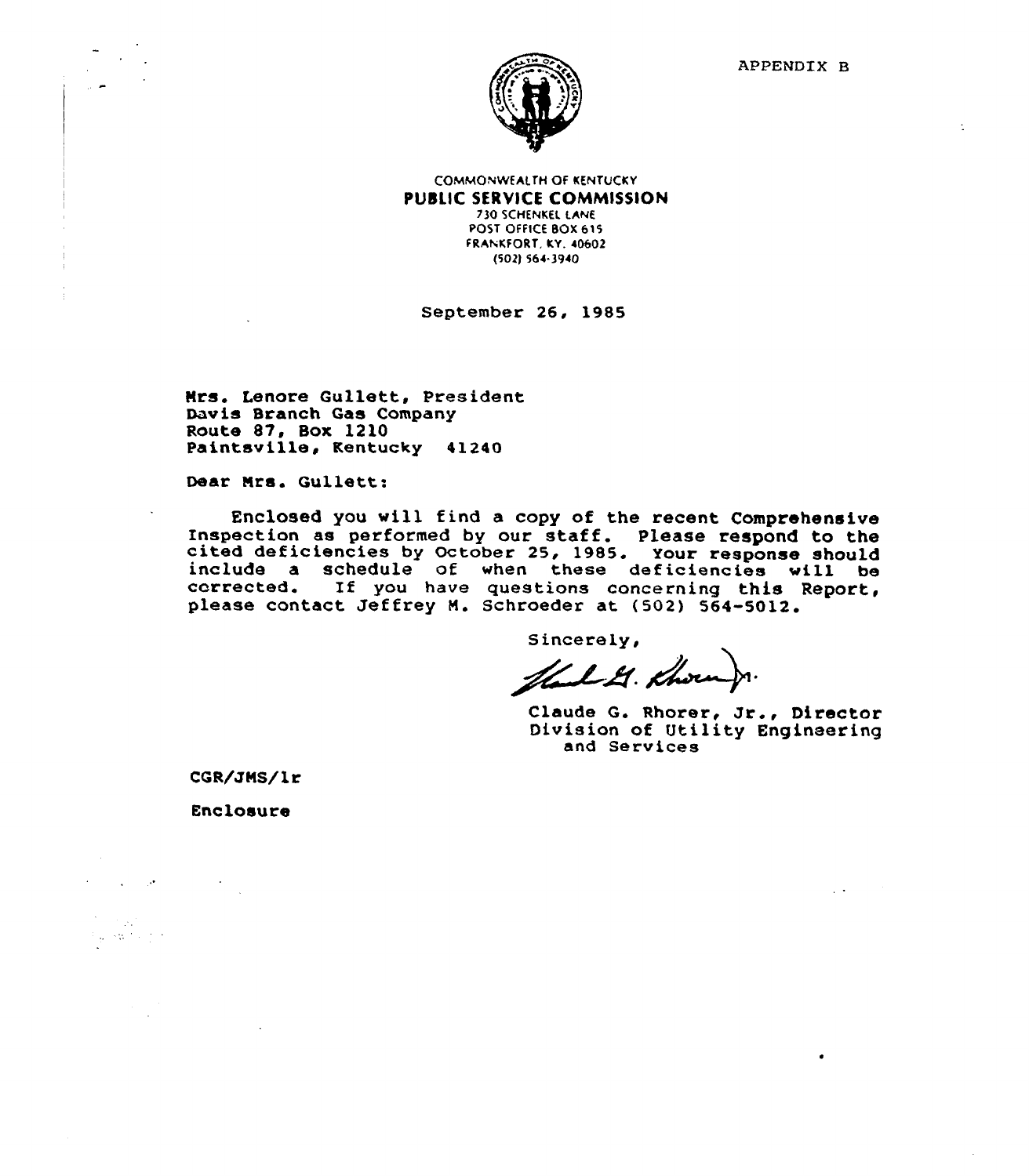# REPORT

 $\ddot{ }$ 

فتتحصص المتاريخ والمحاملين والمتحدث

- ectaude G. Rhorer, Jr., Director TO: Division of Utility Engineering and Services
- THRU e E. Scott Smith, Chief Engineer Larry L. Amburgey, Investigator Supervisor  $\mathcal{U}$
- PRON c Jeffrey N. Schroeder Utility Investigator
- DATE: September 18, 1985

 $\mathcal{A}$  . As a set of the set of the set of the set of the set of the set of the set of the  $\mathcal{A}$ 

 $\ddotsc$ 

 $\mathbf{I}$ 

RE: Annual Comprehensive Inspection on Davis Branch Gas Company

### BRIEF

On August 19, 1985< I inspected Davis Branch Gas Company {Davis Branch). This inspection was conducted in accordance with our goal of inspecting each natural gas utility at least annually and in accordance with our pipeline safety agreement. with the United States Department of Transportation {US-DOT).

Davis Branch is an intrastate natural gas utility operating in the Commonwealth of Kentucky and is subject to the federal pipeline safety regulations as adopted by the Kentucky Public Service Commission {PSC). As the agent for the US-DOT, the PSC inspects all facilities in the Commonwealth for compliance with the safety regulations.

#### INSPECTION

I first met with Nrs. Lenore Gullett at her home/ office. I discussed records which are required by state regulations. Davis Branch does not have any records availablo for our review. Nrs. Gullett let me review a copy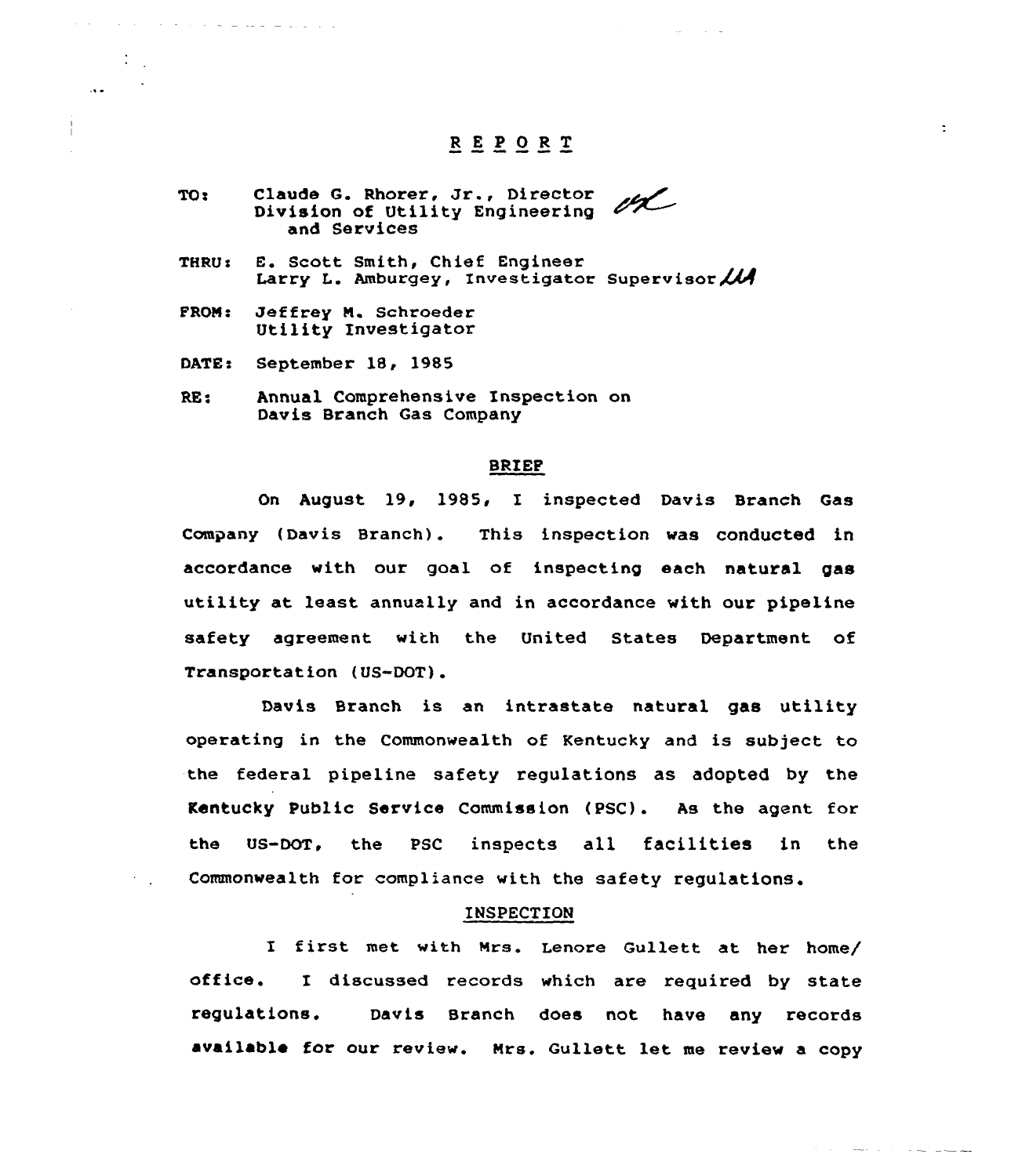REPORT - Davis Branch Gas Company Page Two September 18, 1985

of an old Operation and Maintenance Plan and an old Emergency Plan. These plans need updating and a review to eliminate unnecessary information.

I proceeded with the field portion of this inspection accompanied by Mr. Charles Barber. Mr. Barber does not work for Davis Branch, however, he is a customer and knows where all other customers live on this small system.

I conducted a leak survey on a portion of the system and found several leaks. These leaks should be corrected immediately. Also, I found several locations where plastic was installed above ground with unacceptable hose clamps.

gas is now purchased from Paintsville Utilities. I was told that Davis Branch is reworking the well behind Mrs. Gullett's house. If this well is tied in to the meter at the well, the meter must be tested and all plastic lines around the area must be buried.

# FINDINGS

After a review of my notes I have found the following deficiencies at Davis Branch.

- l. Emergency Plan is outdated and contains material not applicable to Davis Branch. [807 KAR 5:022, Section 13(9)]
	- 2. Operation and Maintenance Plan contains material not applicable to Davis Branch. (807  $KAR 5:022$ , Section  $13(3)$ ]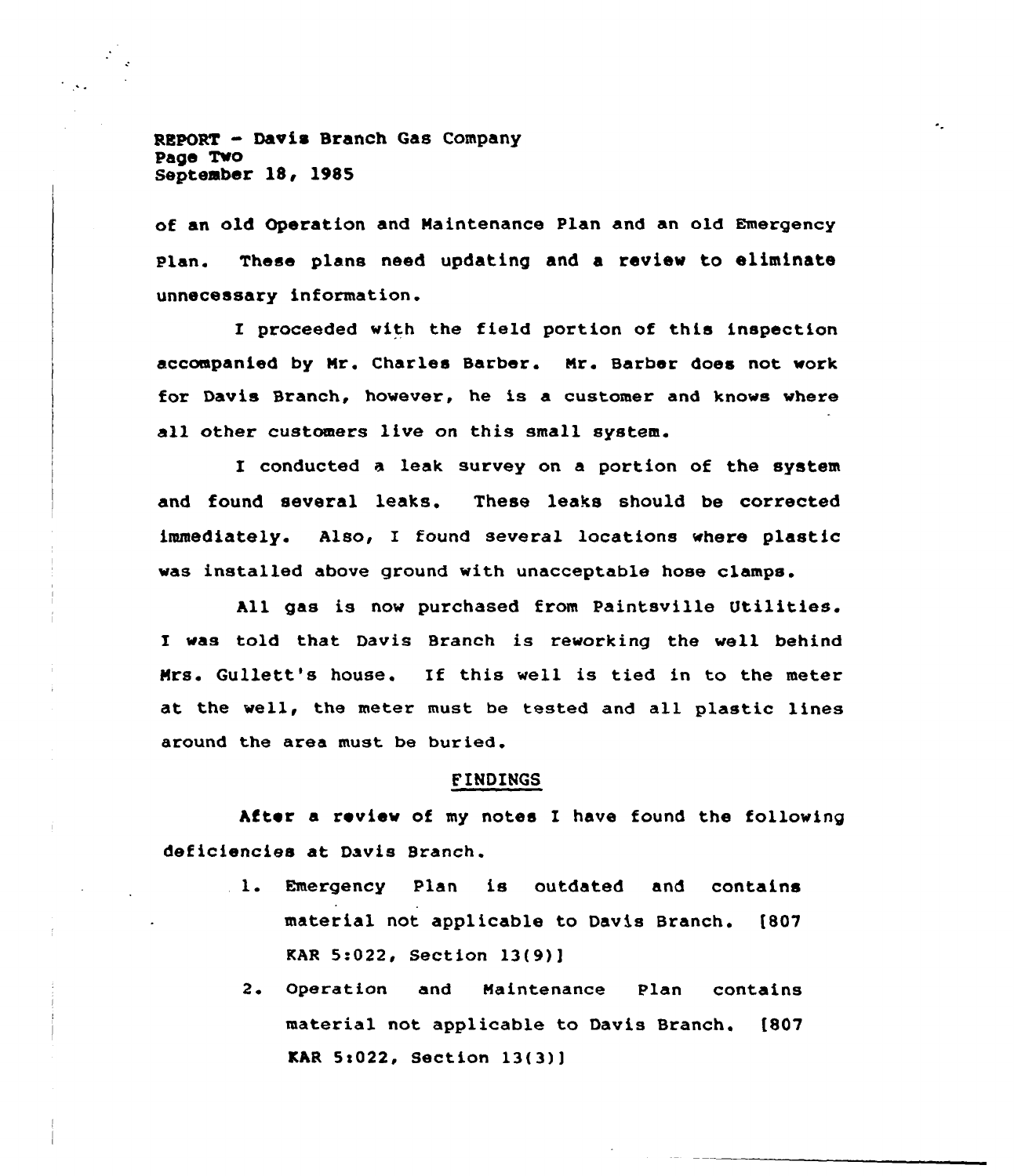REPORT - Davis Branch Gas Company Page Three September 18, 1985

> 3. Operation and Maintenance Plan is not being fallowed. f807 KAR 5:022, Section l(7))

 $\mathbb{Z}^+$ 

- Odorant check is not performed weekly and recorded as required. (807 KAR 5:022, Sectian 13(17)]
- 5. Annual Leak Report (DOT Form) has not been submitted for 1984. (807 KAR 5:027)
- 6. The Annual Report of Meters, Customers and Refunds for 1984 on our PSC Form has not been filed. [807 KAR 5t022, Section 3(2)]
- 7. No procedures for continuing surveillance of the system. (807 KAR 5:022, Section 13(7)]
- 8. No records for patrolling of gas facilities.  $[807$  KAR 5:022, Section 14(12)]
- 9. No records of maintenance of regulators and relief valves. (807 KAR 5:022, Section 14(21)]
- 10. No records af main line valves. (807 KAR 5:022, Sectian 14(25))
- ll. Meter records are not kept. These shall include, type, size, manufacturer, location, previous location, test results. . . (807 KAR 5:022, Section 15(2)]

 $\left\langle \cdot\right\rangle_{\infty}$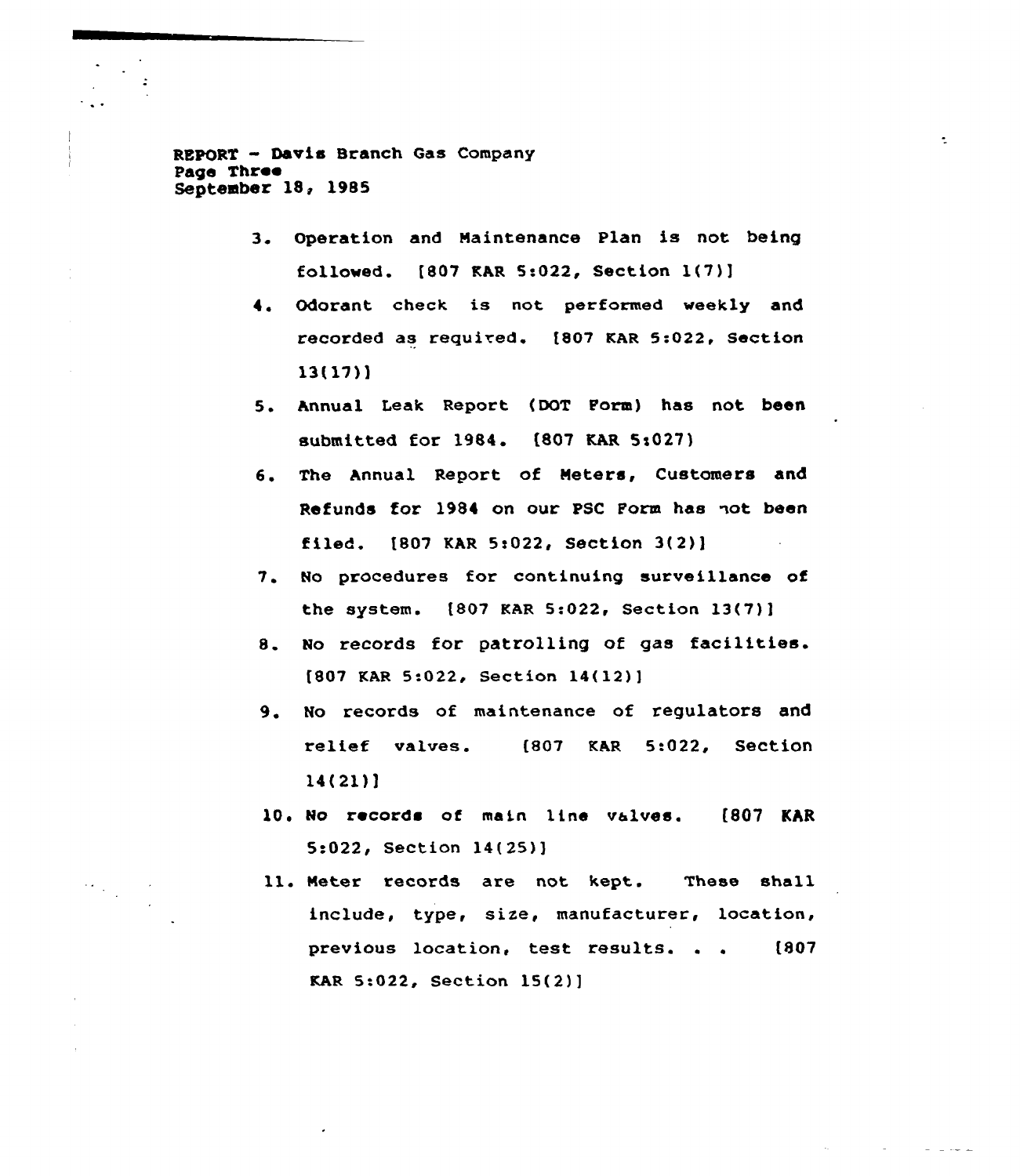REPORT - Davis Branch Gas Company Page Four September 18, 1985

- 12. Davis Branch is behind on its 10 year meter changeout program. [807 KAR 5:022, Section 8(5)]
- 13. Davis Branch does not have a customer refund policy. [807 KAR 5s022, Section 9]
- 14. No corrosion control records. [807 KAR 5:022, Section 10(l)]
- 15. No system-vide map dravn to scale is available. [807 KAR 5:006, Section 17]
- 16. Davis Branch has no record of a leak survey. [807 KAR 5s022, Section 14(13)]
- 17. No qualified vritten velding procedures. [807 KAR  $5:022$ , Section  $5(2)(a)$ ]
- 18. No qualified written procedures for joining plastic. [807 KAR 5:022, Section 6(2)(b)]
- 19. No person qualified to join plastic pipe. [807 KAR 5s022, Section 6{8)]
- 20. No person qualified to inspect plastic pipe joints. [807 KAR 5:022, Section 6(9)]
- 21. Cathodic protection is not performed by qualified person. [807 KAR 5:022, Section 10(3)]
- 22. Atmospheric corrosion exist at meter [807 KAR 5:022, Section 10(16)]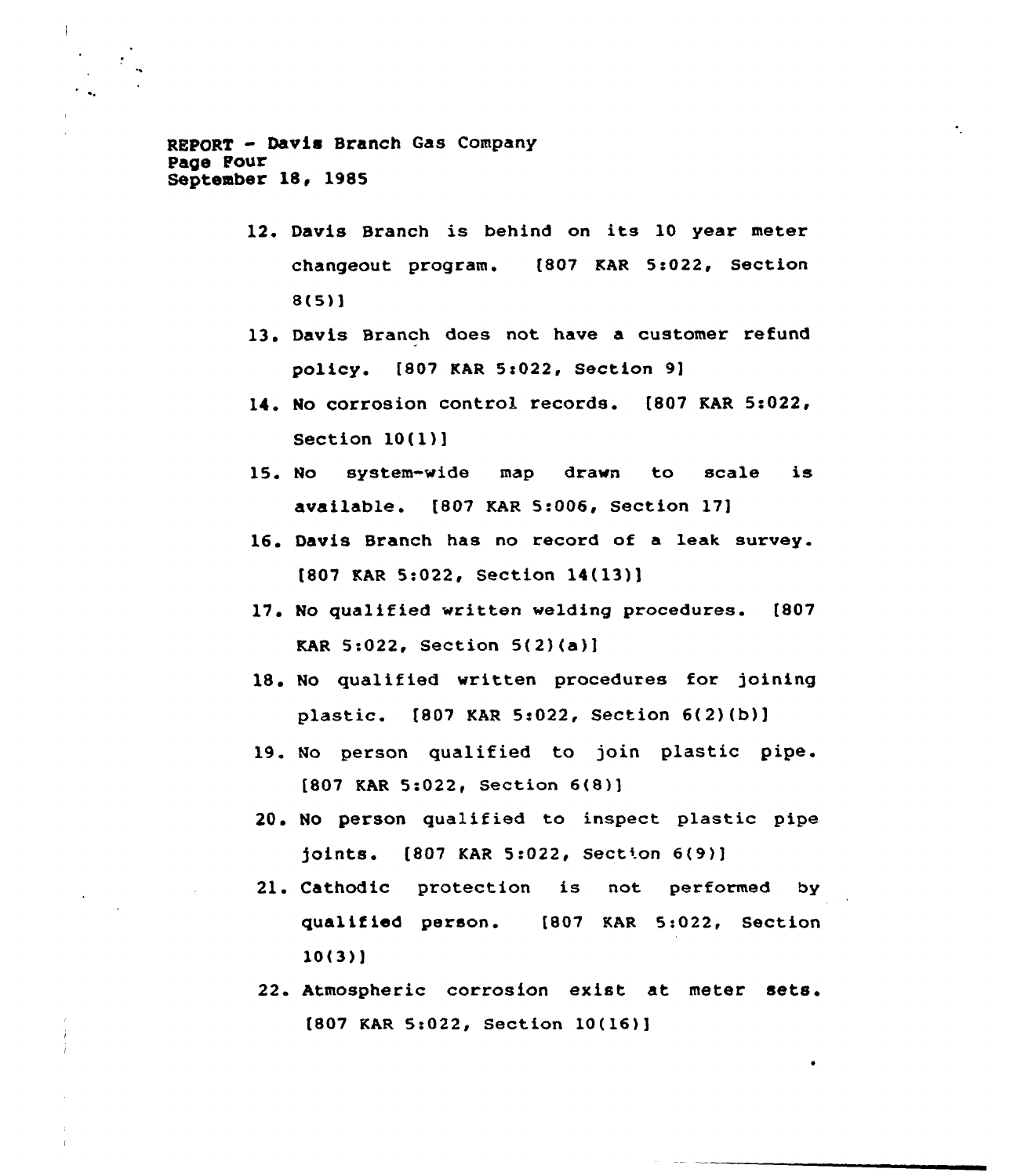REpoRT - Davis Branch Gas Company page Five September 18, 1985

- 23. Davis Branch does not have proper equipment to perform everyday duties on a natural gas utility.
- 24. Several areas were found where plastic pipe is above ground. [807 KAR 5:022, Section 7(12)]
- 25. Unacceptable hose clamps are used. [807 KAR 5e022, Section 6(6)]
- 26. Gas employees have not been properly trained. (807 KAR 5:022, Section 13(9)(b)(2)]
- 27. <sup>A</sup> continuing education program has not been established. [807 KAR 5:022, Section  $13(9)(c)$
- 28. Davis Branch does not have a Damage Prevention Program. f807 KAR 5:022, Section 13(8)]
- 29. Davis Branch does not have a recording gauge to record the pressure on the system. (807 KAR 5:022, Section 14(22)]
- 30. Davis Branch needs to install a relief valve at the meter station. [807 KAR 5:022, Section 14(23)]

#### CONCLUSION

It is concluded that Davis Branch does not have any full time qualified employees to run this natural gas system. <sup>A</sup> large number of deficiencies exists that will have to be